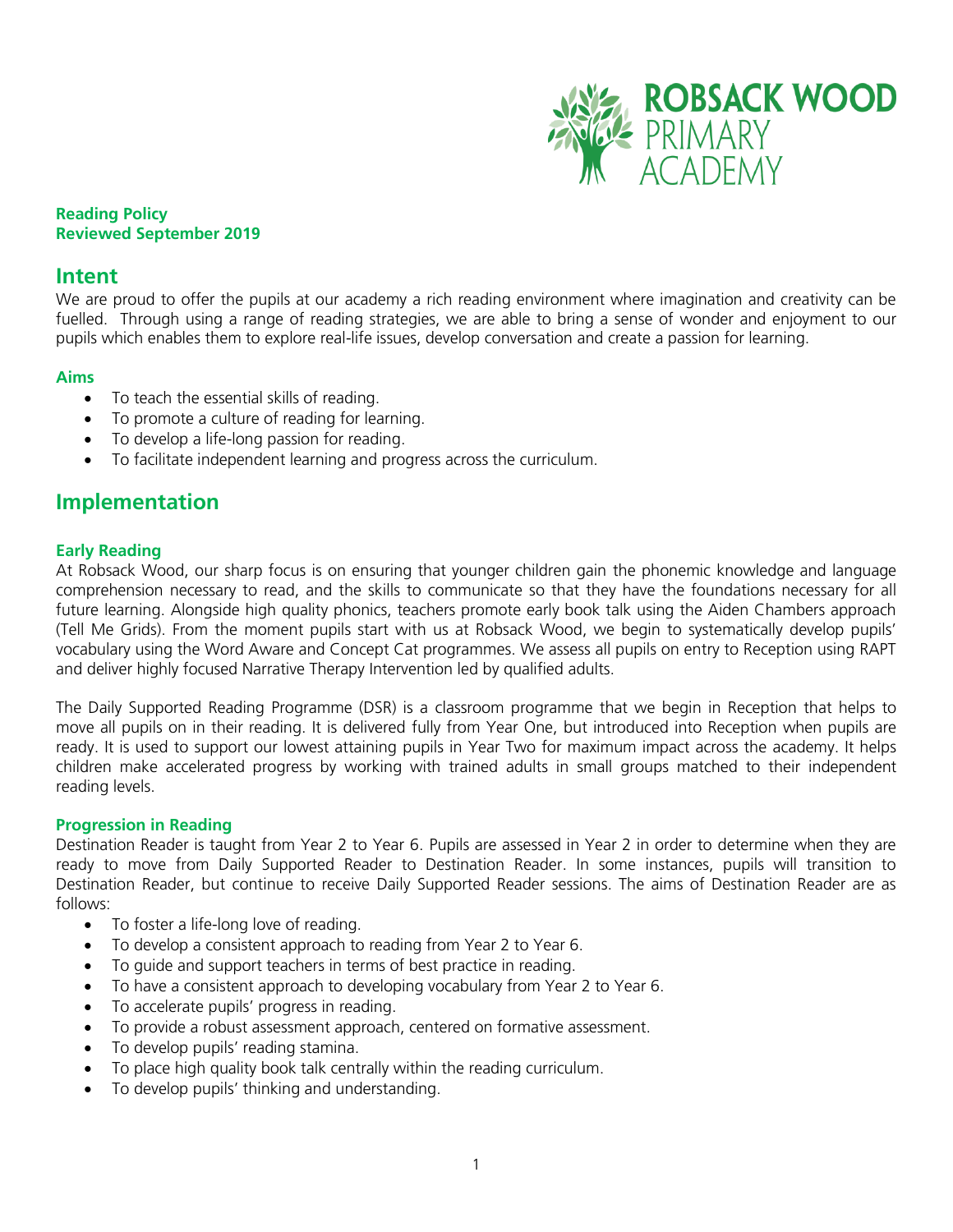Through the programme, pupils are first introduced to **three key learning behaviours**, which foster both engagement and independent. These are:

- 1. Support and actively listen to others.
- 2. Discuss and explain ideas.
- 3. Take responsibility for their own/their group's learning.

Once these learning behaviours have been embedded, the pupils learn 7 key reading strategies, which help them to deepen their understanding of texts. These are: ppredicting, inferring, asking questions, evaluating, clarifying, making connections and summarizing. Pupils the complete a Big Picture task on a Friday, which assesses across the strategies.

# **Individual Reading**

During Destination Reader lessons, the teacher and TA will read one-to-one with a pupil, for up to 10 minutes, ensuring that each pupil reads with an adult at least once a week. During this time, the teacher will ask the pupil questions to extend their thinking and develop key reading skills. This will be recorded in their academy Reading Album.

#### **Reading at Home**

In all year groups, pupils will be provided with a Reading Journal, which will include a range of age appropriate reading activities for pupils to complete based on their current reading book. At least one activity should be completed each week, but pupils may do as many as they wish. The purpose of the journal is to make reading at home enjoyable and to ensure parents understand how to best support their children and how to engage with their child's reading.

#### **Buddy Reading**

Our Buddy Reading system is an opportunity for younger and older pupils to come together and share their books with one another. Buddy Reading takes place a number of times over the term.

# **The Wider Reading Curriculum**

Reading is integrated across the wider curriculum, for example in English (writing) through the use of Power of Reading approaches and texts and in Learning Journey through the careful selection of high quality non-fiction and fiction texts that support learning and enable pupils to engage in meaningful subject-specific research.

# **Impact**

# **Love of Reading**

In order to promote a love of reading, teachers across the academy read to pupils on a daily basis. All staff within the academy are reading role models for our pupils and are expected to engage with recent children's literature in order to be able to share that interest with all pupils. We encourage staff and pupils to share their love of reading through mini book review labels that can be added into books recently enjoyed. All staff use the Aiden Chamber's book talk approaches to raise the profile and develop a love of reading. Teachers are supported to carefully select texts to engage all pupils and to broaden pupils' horizons. We expect all texts to be of high quality and we use the CLPE to inform our book choices as well as selecting texts that complement the wider curriculum and develop pupils' knowledge and understanding. In order to support parents and promote a love of reading at home, we run a range of book clubs across the year groups, to which parents are invited. The stories that pupils get to know best form the backbone of our writing curriculum and are carefully selected from the Power of Reading recommended text lists.

We believe in the important of giving pupils access to beautiful books and in ensuring that pupils have special spaces where they can enjoy reading. Our pupils worked alongside staff to design a beautiful library, which all pupils have access to and can enjoy. Our landscaped playground and outdoor sensory areas provide pupils with further reading areas and access to books throughout the day.

Each class has a book area which includes a range of high quality books. All book areas are created to be a relaxing and peaceful place to be, all including cushions and soft places to sit.

# **Meeting the needs of all pupils**

We believe reading is the single most important skill that the pupils learning at the primary phase. We ensure all pupils reach their full potential through our rigorous and progressive reading curriculum. We recognise that our planning for reading activities must allow pupils to gain a progressively deeper understanding of the English language as they move